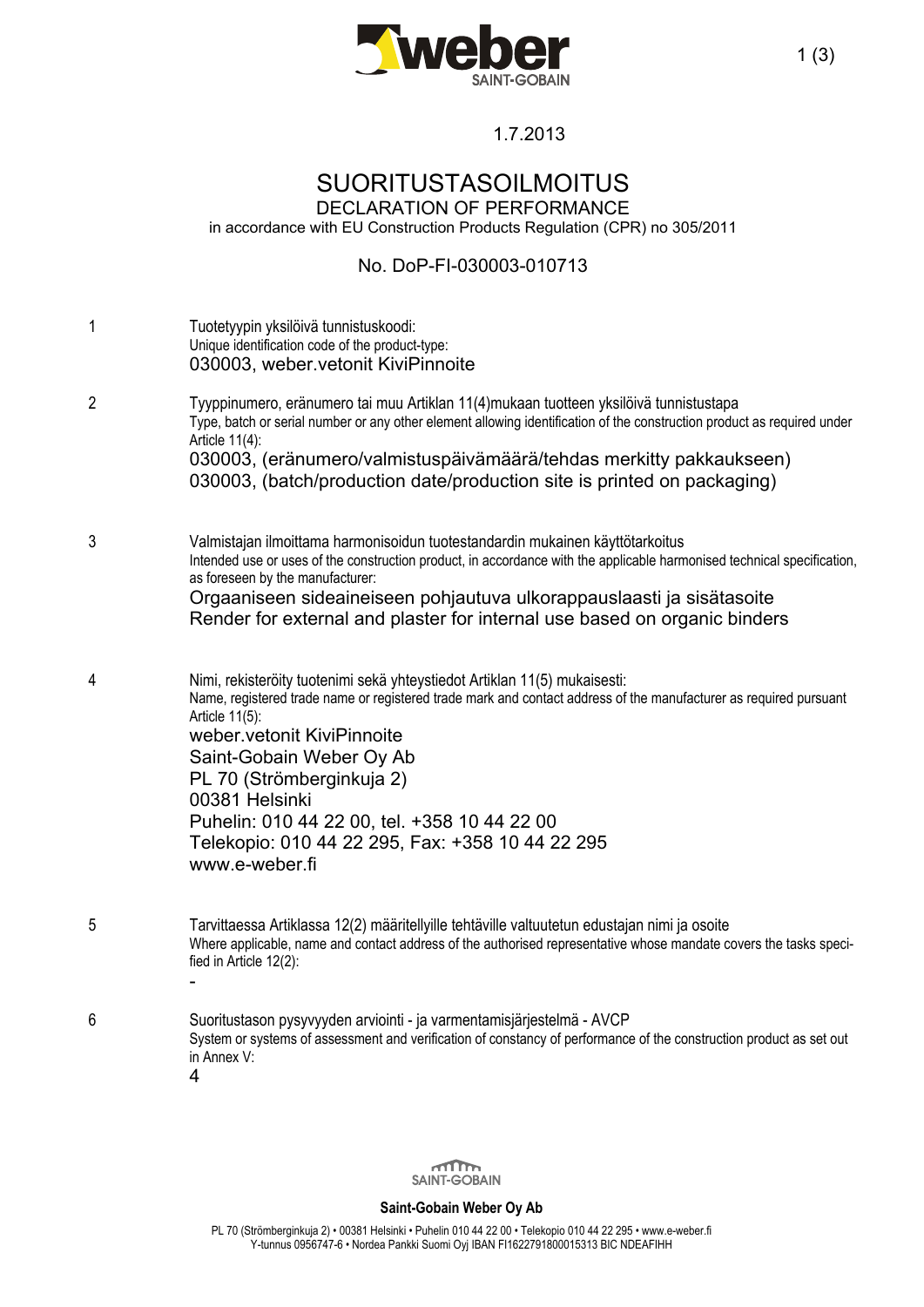7 Suoritustasoilmoitusta koskeva harmonisoitu tuotestandardi, ilmoitettu laitos: In case of the declaration of performance concerning a construction product covered by a harmonized standard: Tuote täyttää eurooppalaisen harmonisoidun standardin SFS-EN 15824 vaatimukset.

8 Eurooppalainen tekninen hyväksyntä (ETA), mikäli sellainen on olemassa: In case of the declaration of performance concerning a construction product for which a European Technical Assessment has been issued:

#### 9 Suoritustaso Declared performance

-

| Olennaiset ominaisuudet<br><b>Essential chracteristics</b>                               | Tasot ja/tai luokat<br>Performance                                   | Tuotestandardi<br><b>Harmonized technical</b><br>specification |
|------------------------------------------------------------------------------------------|----------------------------------------------------------------------|----------------------------------------------------------------|
| Paloluokka<br>Reaction to fire                                                           | F                                                                    | EN 15824:2009                                                  |
| Vedenimukyky<br>Water absorption                                                         | $W_3$                                                                |                                                                |
| Vesihöyryn läpäisevyys:<br>Water vapour permeability                                     | V <sub>2</sub>                                                       |                                                                |
| Tartuntalujuus<br>Adhesion strength                                                      | $>0.30$ N/mm <sup>2</sup>                                            |                                                                |
| Lämmönjohtavuus: $(\lambda_{10, kuiva})$<br>Thermal conductivity ( $\lambda_{10}$ , dry) | <b>NPD</b>                                                           |                                                                |
| Pitkäaikaiskestävyys<br>Durability                                                       | Hyväksytty/Pass<br>$w \le 0.5$ kg/(m <sup>2</sup> h <sup>0,5</sup> ) |                                                                |
| Vaaralliset aineet<br>Dangerous substances                                               | <b>NPD</b>                                                           |                                                                |

NPD = No performance determined, ominaisuutta ei määritelty ko. tuotteelle.